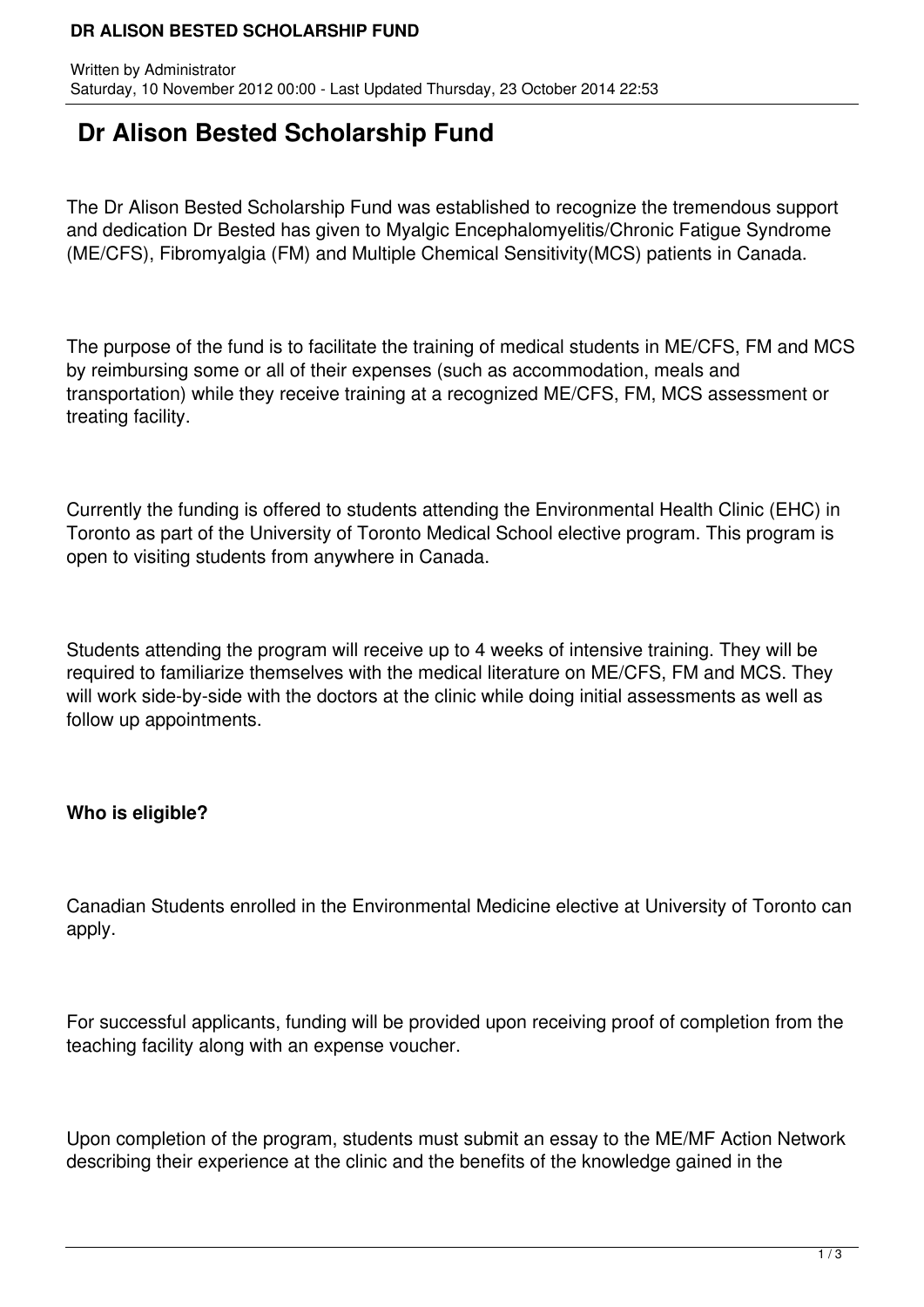#### **DR ALISON BESTED SCHOLARSHIP FUND**

program. This submission may be printed in the Network newsletter.

## **What is the amount of the scholarship?**

Students will be reimbursed up to \$1,000.00 for expenses incurred while attending the program.

Up to 3 scholarships will be awarded in an academic year depending on available funds.

## **Selection criteria**

Successful candidates will be selected based on their application submission.

#### **How to apply:**

Send an email to the ME/MF Action Network mefminfo@mefmaction.com and ask for an application form.

#### **How can you donate to the Dr Alison Bested Scholarship Fund**

We value this fund as an effective way to encourage medical students to study in the field of ME/CFS, FM and MCS. Medical students gain a wealth of knowledge by working alongside doctors at the Environmental Clinic who are foremost experts in Canada. The knowledge they gain will be shared with their piers thus spreading awareness in the medical community.

"These passionate physicians have definitely opened my eyes to a whole new population of patients: they have shared their insight in managing some extremely deliberated patients, and